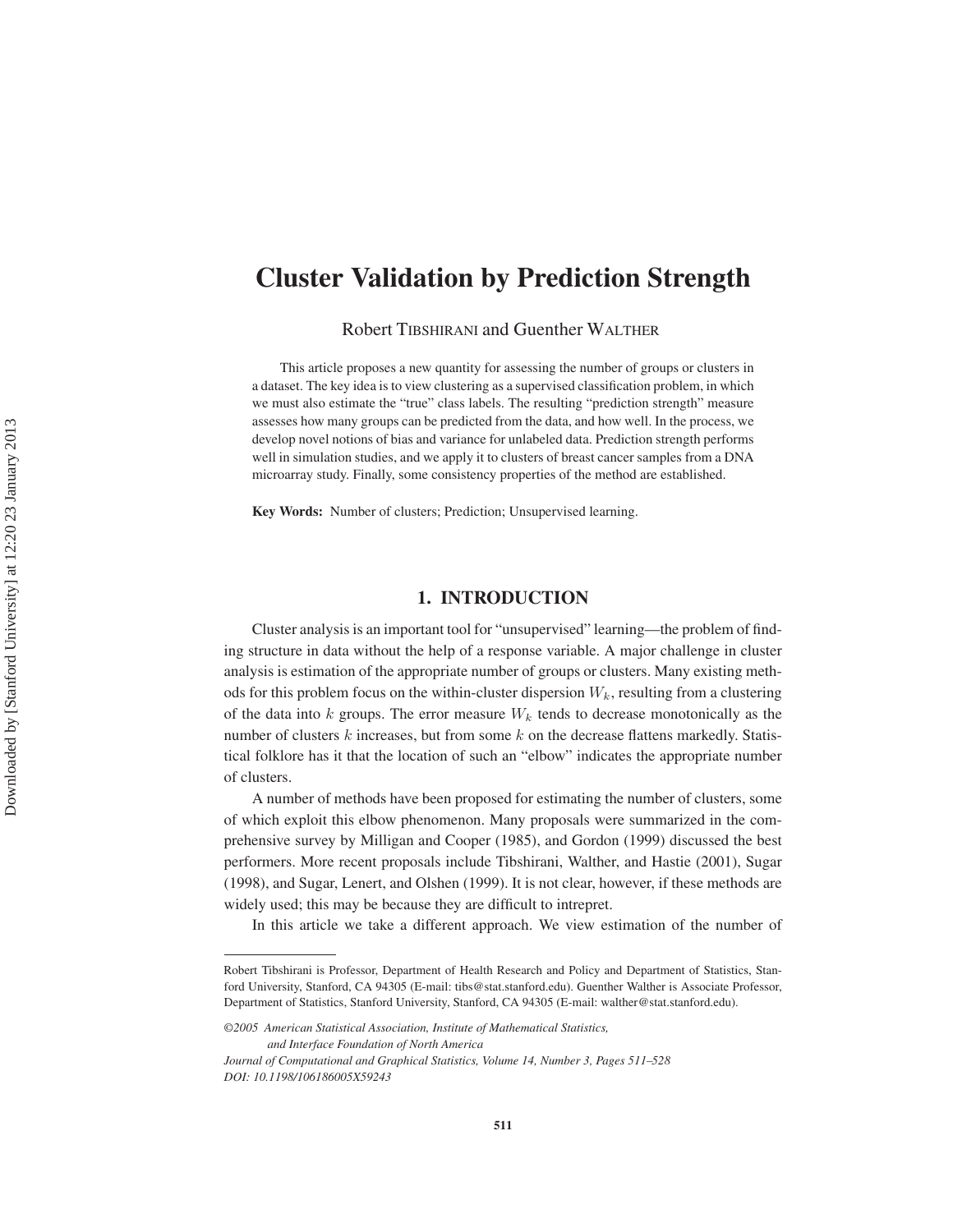clusters as a model selection problem. In classification problems with labeled data, model selection is usually done by minimization of prediction error. This is compelling, and also provides an estimate of the prediction error for individual observations. Here we develop a corresponding method for estimating the number of clusters by adapting prediction ideas to clustering. By focusing on prediction error rather than the within-cluster sum of squares  $W_k$ , the results of the procedure are directly interpretable and information about the cluster membership "predictability" of individual observations is available.

There are several recent proposals for inference on clustering in a high-dimensional setting, such as microarrays. Kerr and Churchill (2001) used an analysis of variance model to estimate differential expression of genes across multiple conditions and to account for other sources of variation in microarray data. Residuals from the fitted ANOVA model provide an estimate of the error distribution, which allows us to resample gene expression and thus obtain a number of bootstrap clusterings. Clusters are obtained by correlating genes to one out of a number of temporal profiles. A match of a gene to a profile is declared 95% stable if it occurs in the analysis of the original data and in at least 95% of the bootstrap clusterings.

Yeung, Haynor, and Ruzzo (2001) provided a framework for comparing different clustering algorithms for gene expression data. They defined a "Figure of Merit" for assessing the predictive power of an algorithm by leaving out one experimental condition in turn, clustering genes based on the remaining data, and then measuring the within-cluster similarity of expression values in the experimental condition left out. The Figures of Merit are plotted over a range of different numbers of clusters. Typically, some clustering algorithms exhibit Figure of Merit curves that dominate other algorithms, yielding a criterion for choosing the most appropriate algorithm. It is not clear, however, if and how this methodology can be extended for inference on the number of clusters.

If a parametric model for the cluster components is appropriate, such as the normal model, then model-based clustering allows inference about the number of clusters; see, for example, Fraley and Raftery (1998). Model-based clustering employs the EM algorithm to estimate the parameters in a Gaussian mixture, where the covariance matrix is appropriately restricted to keep the number of parameters manageable. The Bayesian information criterion (BIC) can be used to select the model, that is, the number of components in the mixture. An important advantage of this model-based approach is that it allows principled inference about various quantities, such as the number of clusters or the uncertainty in classifying individual observations. Yeung et al. (2001) successfully applied model-based clustering to gene expression data.

Ben-Hur, Elisseeff, and Guyon (2002) proposed a stability-based criterion for determining the number of clusters. One hundred pairs of subsamples of the data are generated, and each subsample is clustered into  $k$  clusters with average-link hierarchical clustering. For each of the 100 pairs, the observations contained in both subsamples are extracted, and a similarity measure (such as the Jaccard coefficient) is computed for their two clustering outcomes. The similarity measure takes values between 0 and 1, with a value close to 1 indicating that the two clusterings are the same for most observations in the joint subsample. The histogram for the 100 similarity measures is plotted, and the process is repeated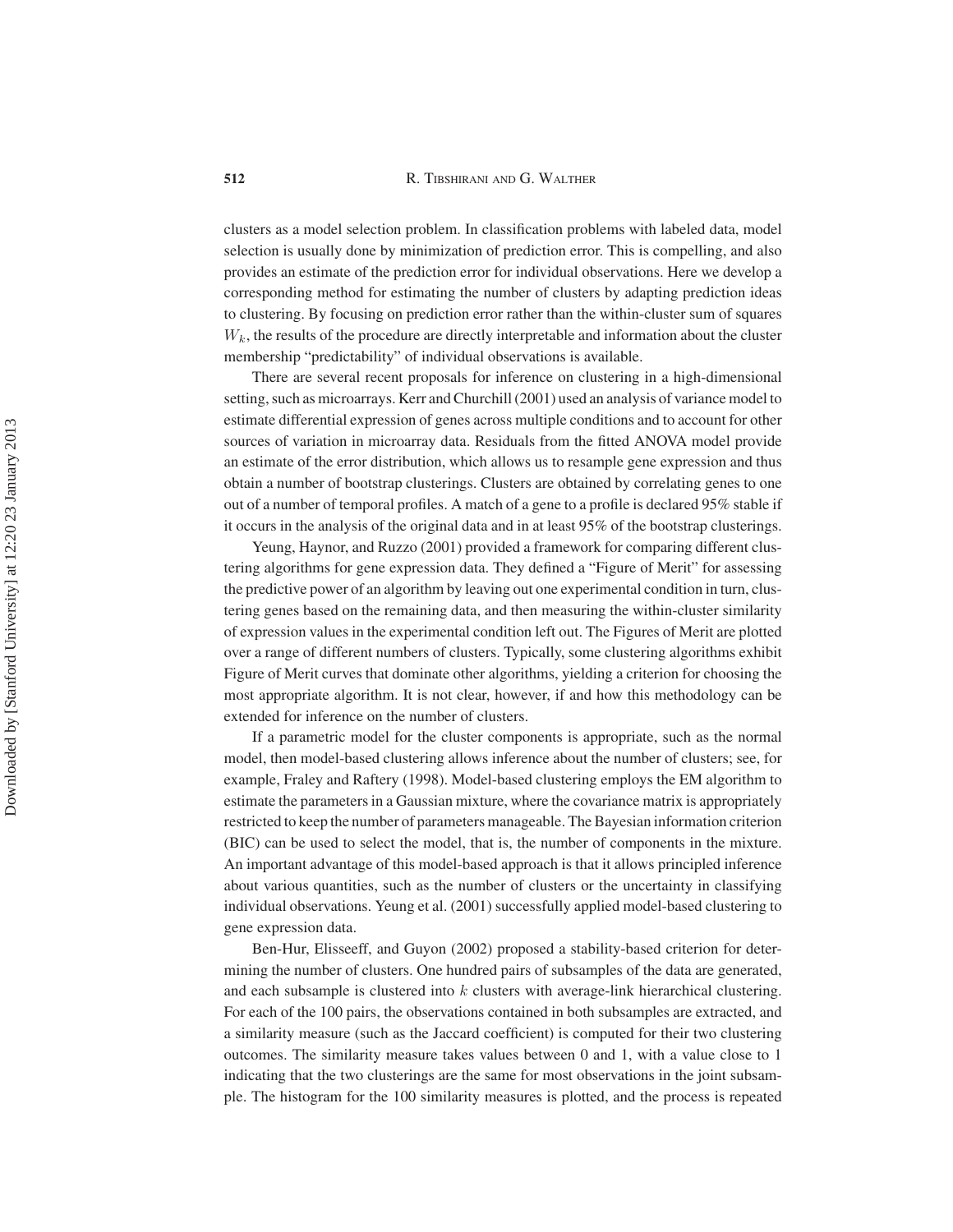for a range of clusters k. The estimated number of clusters is then taken to be that value of k where a transition occurs from similarity values concentrated near 1 to a distribution with wider spread below 1. The idea of examining the stability of clusters is similar to the prediction strength idea presented here. However, it was pointed out by Ben-Hur, Elisseeff, and Guyon (2002) that a trial value k smaller than the true value  $k_o$  can readily lead to a premature spread in the distribution of the similarity measure, resulting in an underestimate of the number of clusters. Likewise, if the procedure is applied to the trial value  $k_o + 1$ , then we expect that one cluster will be split into two, while the clustering outcomes for the other  $k_o - 1$  clusters will be same. Hence the similarity measure will be about  $(k_o - 1)/k_o$ , which for  $k_o > 9$  is close enough to 1 to result in an overestimate of the number of clusters. Indeed, no theoretical justification of that methodology was provided by Ben-Hur, Elisseeff, and Guyon (2002). The prediction strength idea introduced here employs a quite different criterion, and we are able to provide a theoretical justification as well as a formal connection to the theory of supervised learning.

Section 2 describes the basic procedure for estimating prediction strength. Section 3 gives background motivation for the method. We define new notions of bias, variance, and prediction error for clustering, and show that prediction strength essentially estimates the variance term. Section 4 examines how well the procedure estimates the "true" prediction strength. Up to this point, K-means clustering is the focus. Section 5 discusses application of the technique to hierarchical clustering. Section 6 describes a simulation study, comparing the method to other competing methods for estimating the number of clusters. Finally, Section 7 establishes consistency of the method in a simple but informative case.

### **2. PREDICTION STRENGTH OF CLUSTERING**

Our training data  $X_{tr} = \{x_{ij}\}, i = 1, 2, ..., n; j = 1, 2, ..., p$  consist of p features measured on *n* independent observations. Let  $d_{ii'}$  denote the distance between observations i and i'. The most common choice for  $d_{ii'}$  is the squared Euclidean distance  $\sum_j (x_{ij} - x_{i'j})^2$ .

Suppose we cluster the data into  $k$  clusters. For example, we might use  $k$ -means clustering based on Euclidean distance, or hierarchical clustering. Denote this clustering operation by  $C(X_{tr}, k)$ .

Now when we apply this clustering operation to the training data, each pair of observations either does or does not fall into the same cluster. To summarize this, let  $D[C(\ldots), X_{tr}]$ be an  $n \times n$  matrix, with ii'th element  $D[C(\ldots), X_{tr}]_{ii'} = 1$  if observations i and i' fall into the same cluster, and zero otherwise. We call these entries "co-memberships." In general, the clustering  $C(\ldots)$  need not be derived from  $X_{tr}$ . For example, we can apply the k-means algorithm to some dataset Y, which will result in a partition of the observation space into  $k$ polygonal regions. If we denote this clustering by  $C(Y, k)$ , then  $D[C(Y, k), X_{tr}]_{ii'} = 1$  if observations *i* and *i'* of  $X_{tr}$  fall into the same polygonal region of  $C(Y, k)$ .

Our proposal for real data uses repeated cross-validation. To motivate this approach, consider the conceptually simpler scenario in which an independent test sample  $X_{te}$  of size  $m$  is available, drawn from the same population as the training set. As above, we can cluster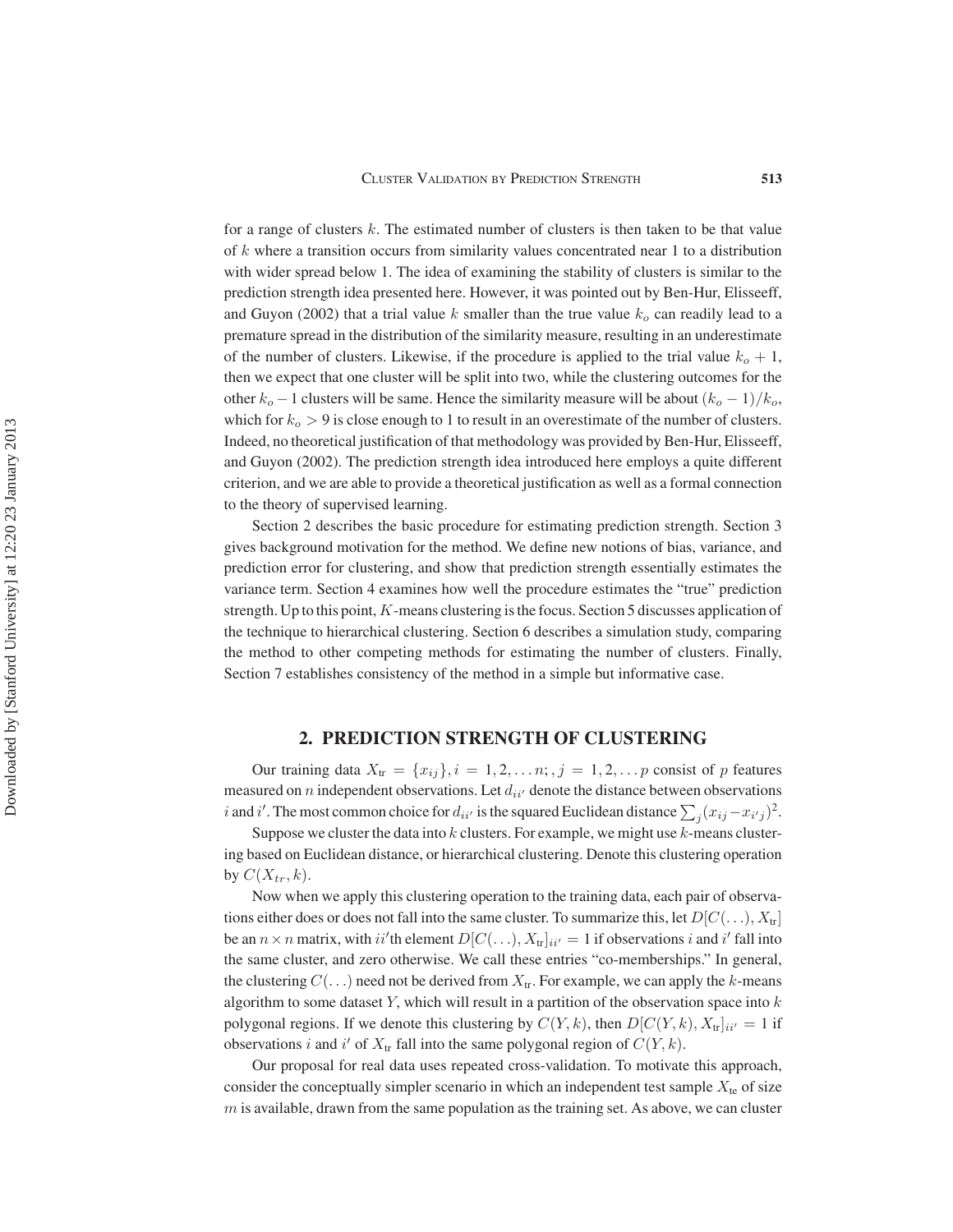

*Figure 1. Illustration of prediction strength idea. Data are simulated in two well-separated clusters. In the top row* k*-means clustering with two centroids is applied to both the training and test data. In the top right panel, the training centroids classify the test points into the same two green and red clusters that appear in the middle panel. In the bottom row, however, when three centroids are used, the classifications by test and training centroids differ considerably.*

 $X_{te}$  into k clusters via an operation  $C(X_{te}, k)$ , and summarize the cluster co-memberships via the  $m \times m$  matrix  $D[C(X_{te}, k), X_{te}].$ 

The main idea of this article is to  $(1)$  cluster the test data into  $k$  clusters;  $(2)$  cluster the training data into  $k$  clusters, and then  $(3)$  measure how well the training set cluster centers predict co-memberships in the test set. For each pair of test observations that are assigned to the same test cluster, we determine whether they are also assigned to the same cluster based on the training centers.

Figure 1 illustrates this idea. The data lie in two clusters. In the top row two-means clustering is applied to both the training and test data. In the top right panel, the training centroids classify the test points into the same two green and red clusters that appear in the middle panel. But in the bottom row when three centroids are used, the classifications by test and training centroids differ substantially. Here is the idea in detail. For a candidate number of clusters k, let  $A_{k1}, A_{k2}, \ldots A_{kk}$  be the indices of the test observations in test clusters  $1, 2, \ldots k$ . Let  $n_{k1}, n_{k2}, \ldots n_{kk}$  be the number of observations in these clusters.

We define the "prediction strength" of the clustering  $C(\cdot, k)$  by

$$
ps(k) = \min_{1 \le j \le k} \frac{1}{n_{kj}(n_{kj} - 1)} \sum_{i \ne i' \in A_{kj}} D[C(X_{tr}, k), X_{te}]_{ii'}.
$$
 (2.1)

For each test cluster, we compute the proportion of observation pairs in that cluster that are also assigned to the same cluster by the training set centroids. The prediction strength is the minimum of this quantity over the  $k$  test clusters.

Here is the intuition behind this idea. If  $k = k_0$ , the true number of clusters, then the k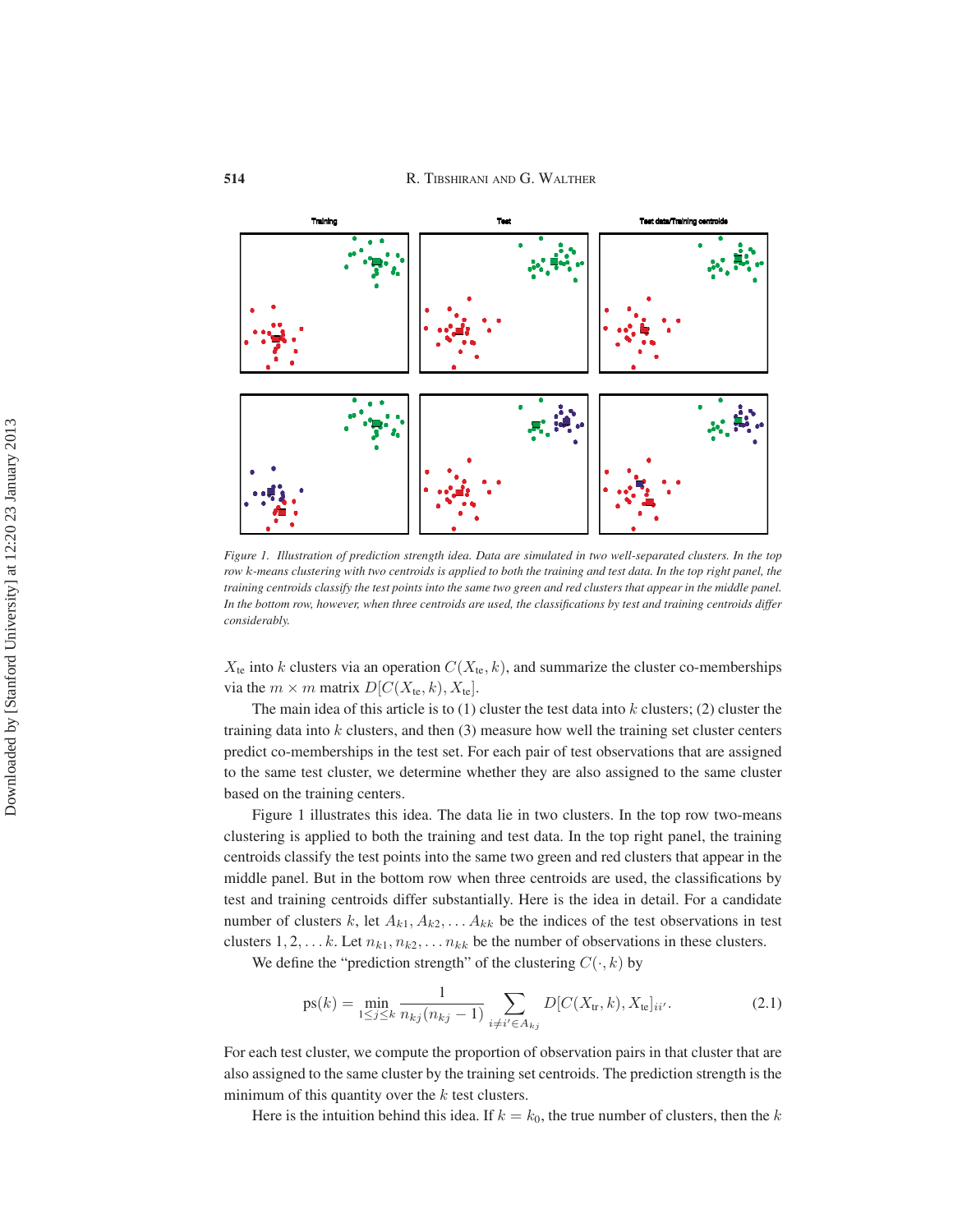training set clusters will be similar to the  $k$  test set clusters, and hence will predict them well. Thus ps(k) will be high. Note that  $ps(1) = 1$  in general, because both the training and test set observations all fall into one cluster. However, when  $k > k_0$ , the extra training set and test set clusters will in general be different, and thus we expect  $ps(k)$  to be much smaller. Using the minimum rather than the average in expression (2.1) makes the procedure more sensitive in many-cluster situations, in accordance with the theory developed in Section 7.

Note that in general it would be difficult to compare the training and test clusterings by associating each of the k training clusters with one of the test clusters. By focusing only on the pairwise co-memberships in (2.1), we finesse this problem. The identity of the cluster



*Figure 2. Results for one-, two-, and three-cluster examples. The test data are on the left, and prediction strength on the right. The vertical bars on the right give the standard error of the prediction strength over five cross-validation folds.*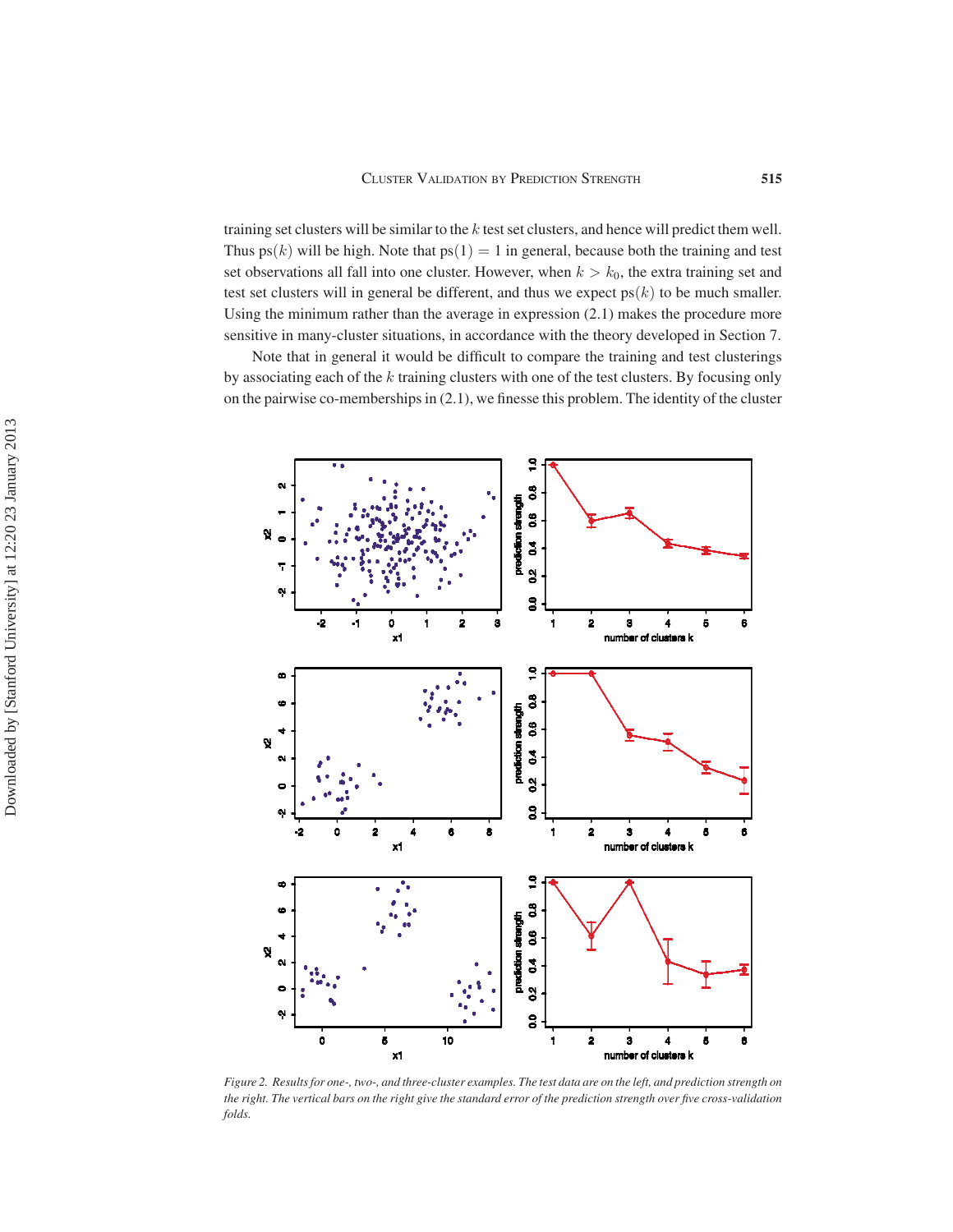

*Figure 3. Individual prediction strengths, when the data shown are clustered into two clusters. Green: ps* < *.90 (prediction strength indicated); Red: ps* > *.9. We used the test sample shown, and five randomly generated training samples from the same population. The predictions strengths were estimated from averages over the five training samples.*

containing each observation is not considered: only its co-memberships in *some* cluster are used.

Figure 2 shows examples with one, two, and three clusters. This and other experiments suggest that we choose the optimal number of clusters  $\hat{k}$  to be the largest k such that  $ps(k)$ is above some threshold. Experiments reported later in the article show that a threshold in the range .8–.9 works for well separated clusters. We think of  $\hat{k}$  as the largest number of clusters that can be reliably predicted in the dataset.

Now in the absence of a test sample, we instead use repeated  $r$ -fold cross-validation to estimate the prediction strength (2.1). The first  $r - 1$  folds represent the training sample, while the last fold is the test sample. In experiments reported in Section 4 we investigate two-fold and five-fold cross-validation. Their performance is quite similar, and we settle on two-fold cross-validation for the rest of the article.

Prediction strengths for individual observations can also be defined. Specifically, we define the prediction strength for observation  $i$  as

$$
ps(i,k) = \frac{1}{\#A_k(i)} \cdot \sum_{i' \in A_k(i)} 1\left(D[C(X_{tr},k), X_{te}]_{ii'} = 1\right),\tag{2.2}
$$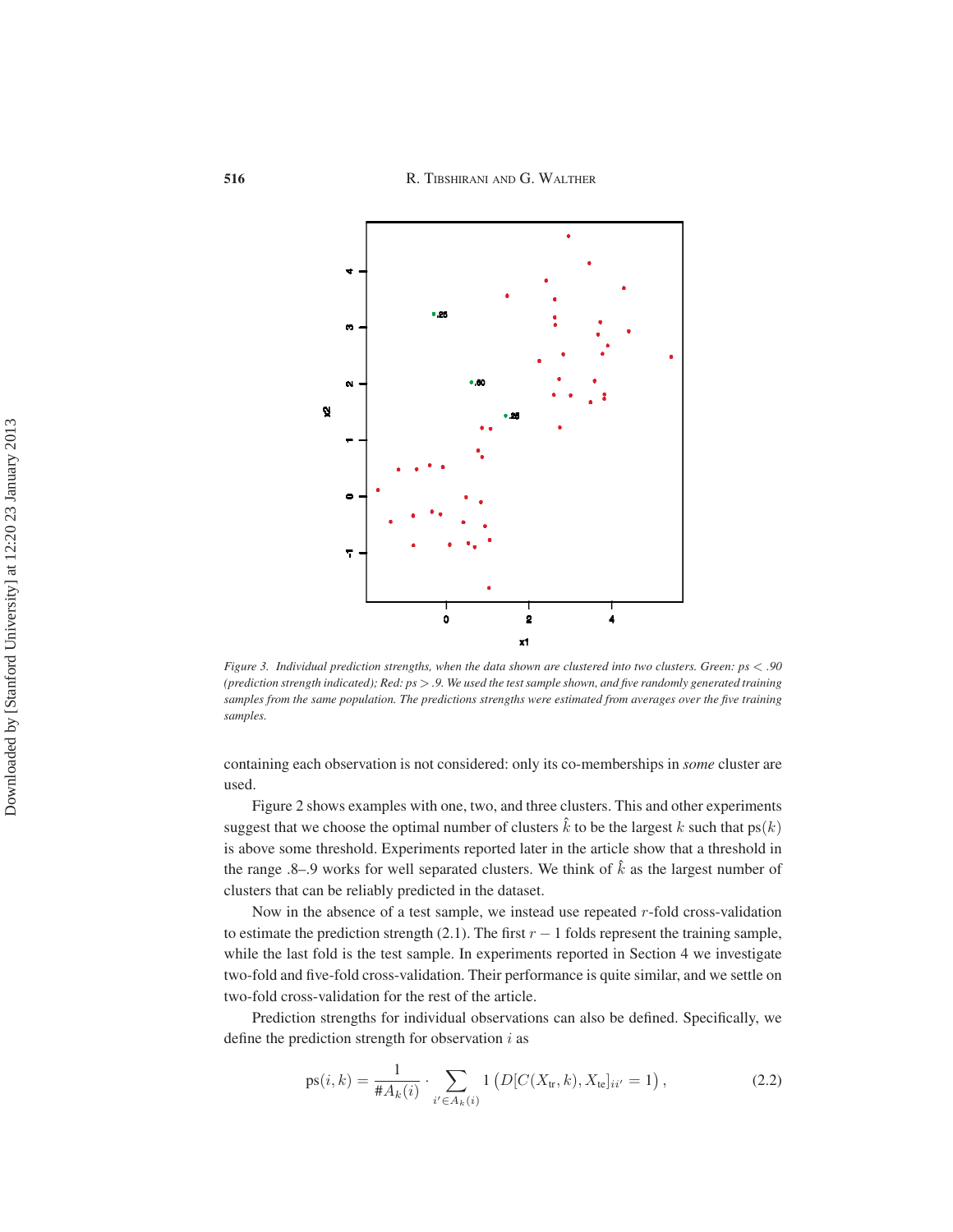where  $A_k(i)$  are the observations indices i' such that  $i \neq i'$  and  $D[C(X_{te},k), X_{te}]_{ii'} = 1$ . Figure 3 shows an example with two centroids fit to two fairly well-separated clusters. The red points have prediction strength greater than .90, while the green points lying in the overlap region have lower prediction strength (marked on the plot).

# **3. BIAS, VARIANCE, AND PREDICTION STRENGTH FOR CLUSTERING**

This section provides background motivation for the prediction strength idea. In the process we formulate novel notions of bias, variance, and prediction error for clustering, analogous to the definitions for supervised learning.

Let  $C^*(X)$  denote the true grouping of the data X, that is,  $D[C^*(X), X]_{ij} = 1$  iff  $\underline{X}_i$  and  $\underline{X}_j$  are from the same group. Define the prediction error (loss) of the clustering procedure C by

$$
err_C(k) = \frac{1}{n^2} \sum_{i,j=1}^{n} |D[C^*(X), X]_{ij} - D[C(X, k), X]_{ij}|.
$$
 (3.1)

As all matrix entries are either 0 or 1, one sees that  $err_C(k)$  decomposes into two parts:

$$
err_C(k) = \begin{pmatrix} \text{proportion of pairs} \\ (\underline{X}_i, \underline{X}_j) \text{ that } C(X, k) \\ \text{erroneously assigns to} \\ \text{the same group} \end{pmatrix} + \begin{pmatrix} \text{proportion of pairs} \\ (\underline{X}_i, \underline{X}_j) \text{ that } C(X, k) \\ \text{erroneously assigns to} \\ \text{different groups} \end{pmatrix}.
$$
 (3.2)

The first term tends to decrease as  $k$  increases (as fewer groups are erroneously aggregated into one big group), and the second term tends to increase with  $k$  (as more groups are erroneously split up into several groups). Thus, the two terms have the analogous qualitative behavior of the bias and variance terms of a prediction error when the smoothing parameter is varied. We can try to mimic this decomposition to estimate k, by letting  $C(X_{te}, k)$  and  $C(X_{tr}, k)$  take the roles of  $C^*(X)$  and  $C(X, k)$ , respectively.

The resulting estimate of variance in the bottom panel of Figure 4 is a reasonable approximation to the variance in the top panel, but this is not the case for the estimate of bias. Substitution of  $C(X_{te}, k)$  in place of the true labels  $C^*(X)$  leads to a poor estimate of bias when  $k$  is less than the true number of clusters. Although we would ideally like to estimate prediction error, we instead restrict attention to the variance—the only component we can estimate well. Rather than seek the minimum point of prediction error, we seek the point at which the variance starts to rise significantly. Prediction strength, defined above, equals one minus the variance.

If the trial value  $k$  is chosen too large, then we expect the variance in at least one cluster to be significantly larger than zero. Thus, we consider the worst performance of the procedure among the  $k$  clusters and hence seek  $k$  to minimize

$$
\max_{1 \le j \le k} \frac{1}{n_{kj}(n_{kj} - 1)} \sum_{i \ne i' \in A_{kj}} 1\left(D[C(X_{\text{tr}}, k), X_{\text{te}}]_{ii'} = 0\right),\tag{3.3}
$$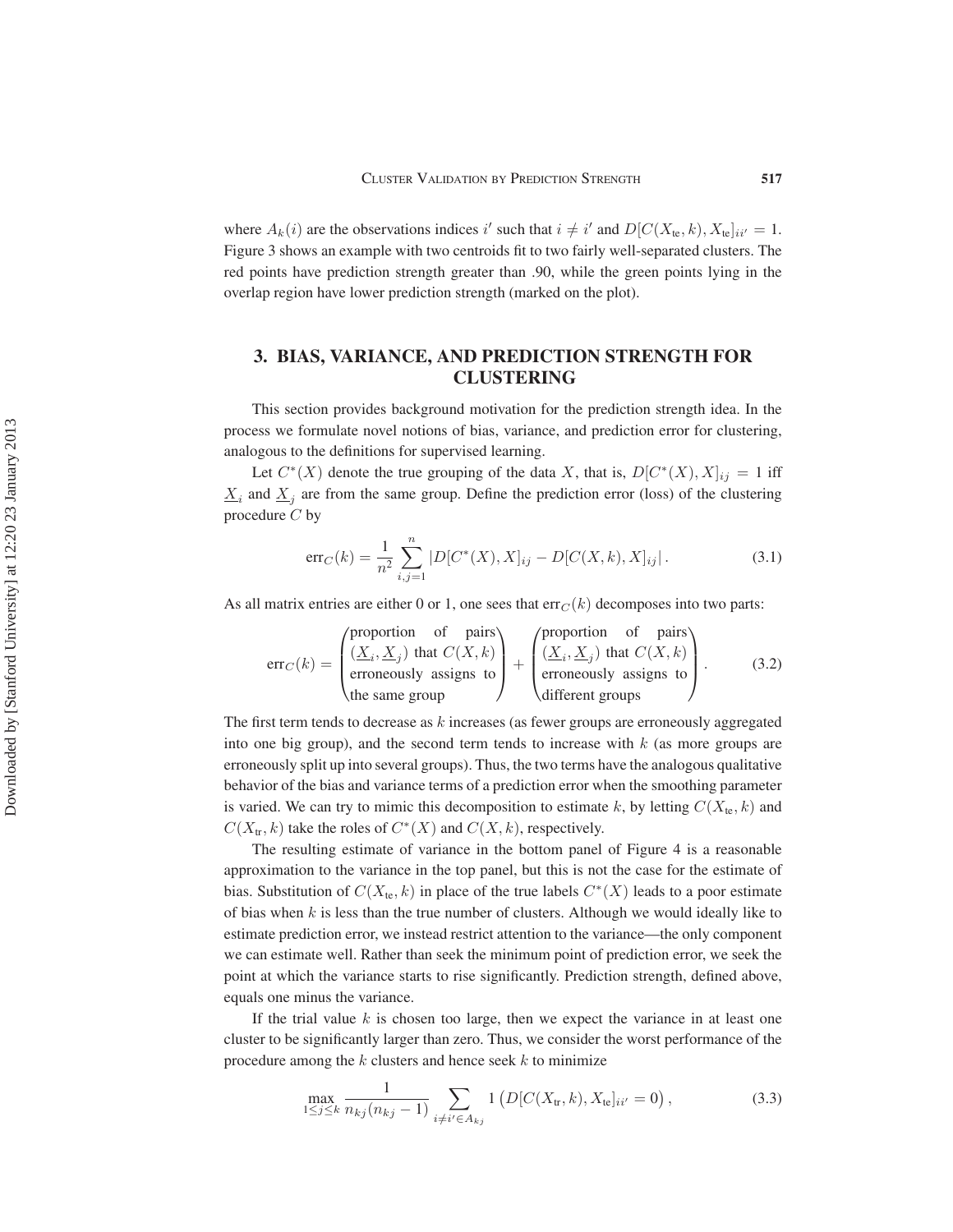

*Figure 4. Bias and variance for the three-cluster example in Figure 2. The top panel shows the actual bias and variance using the real class labels, as in (3.2). The bottom panel uses*  $C(X_{te}, k)$  *in place of the true labels*  $C^*(X)$ .

or alternatively, we choose k to maximize the *prediction strength*

ps(k) = cv-ave 
$$
\min_{1 \le j \le k} \frac{1}{n_{kj}(n_{kj}-1)} \sum_{i \ne i' \in A_{kj}} 1 (D[C(X_{tr}, k), X_{te}]_{ii'} = 1)
$$
,

where we modified the preliminary definition  $(2.1)$  by averaging over several random splits of the data into  $X_{te}$  and  $X_{tr}$ , denoted by cv-ave. Thus, for each test set cluster j, we compute the proportion of pairs in  $A_{kj}$  that are assigned to the same group by the training set based clustering. We estimate the number of groups  $\hat{k}$  in X by the largest k that maximizes ps(k); taking  $\hat{k}$  to be the largest k such that ps(k)  $\geq$  .8 or .9 works well in practice. We think of  $\hat{k}$ as the largest number of clusters that can be accurately predicted in the dataset.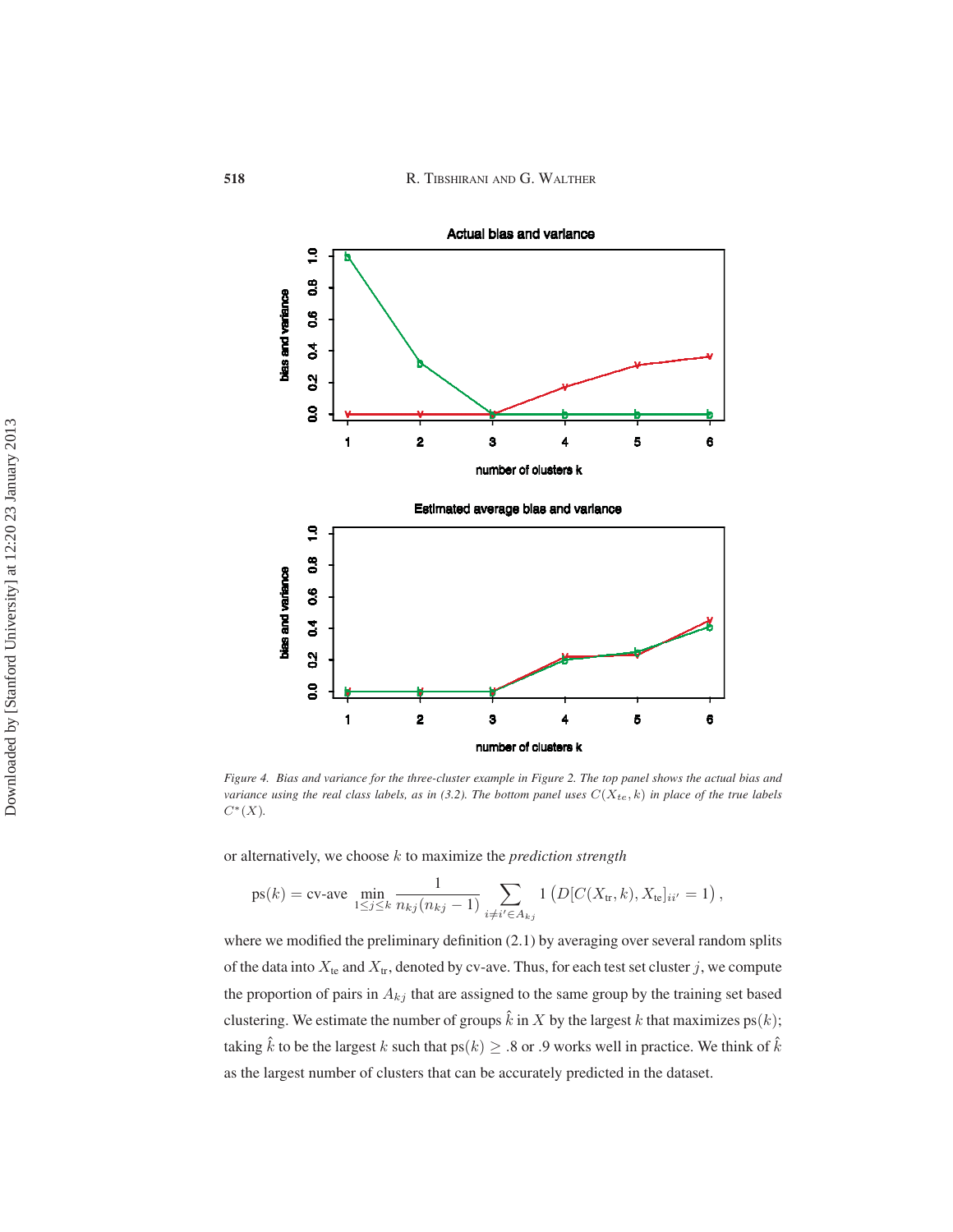

*Figure 5. Bias in prediction strength estimates, for the experiments described in the text. The left panel shows the error ps*n/2,n/2− *ps*n,<sup>∞</sup> *plotted as a function of the "true" prediction strength ps*n,∞*. The right panel assesses five-fold cross-validation, and hence*  $ps_{4n/5,n/5} - ps_{n,\infty}$  *is shown.* 

#### **4. EFFECTS OF REDUCED SAMPLE SIZE**

There is a potential problem in using two-fold (or other  $r$ -fold) cross-validation in estimating prediction strength. With  $n = 100$  observations say, two-fold cross-validation uses training sets of size 50. The prediction strength for  $n = 50$  is probably lower than that for  $n = 100$ , and hence our estimate will tend to be biased downward. Here we investigate this bias, and also consider five-fold cross-validation as an alternative strategy.

We need some additional notation. Let  $ps_{n_1,n_2}$  be the prediction strength using training and test sets of size  $n_1$  and  $n_2$ , respectively. Then given a training set of size n, the "true" prediction strength is  $ps_{n,\infty}$  while two-fold cross-validation estimates this quantity using  $ps_{n/2,n/2}$ .

We carried out a simulation study to assess the error  $ps_{n/2,n/2} - ps_{n,\infty}$ . The data were generated in two standard Gaussian classes, with independent components in  $d$  dimensions,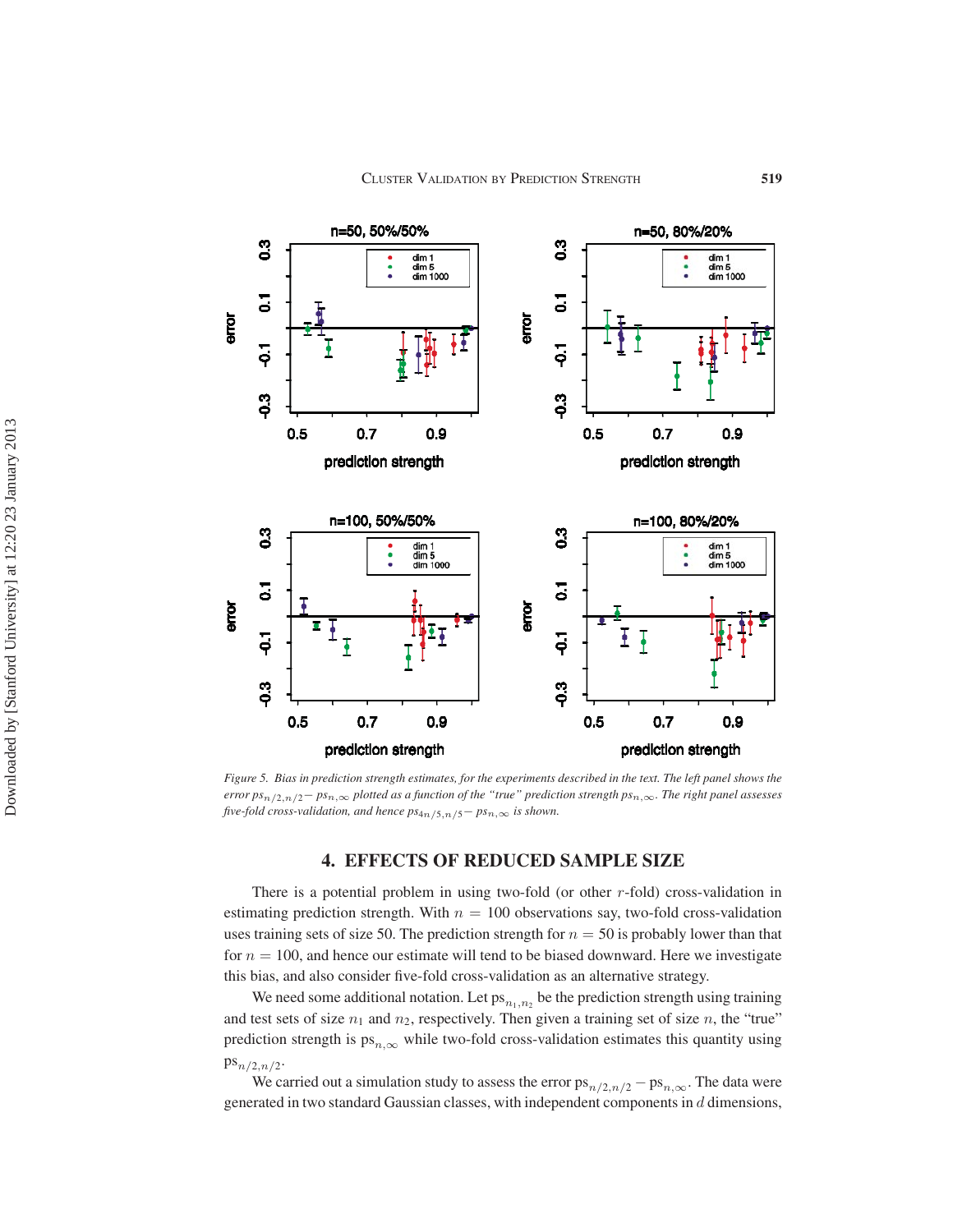$d = 1, 5, 1000$ . The first class has its centroid at the origin. For  $d = 1, 5$  the second class is shifted by an amount  $\Delta$ , with  $\Delta$  taking values 3, 2, 1, .75, .5, .25. For  $d = 1000$ , 5% of the data are randomly selected, and only those centroid components are shifted by Δ. With  $n = 50$ , the left panel of Figure 5 shows the error  $ps_{n/2,n/2} - ps_{n,\infty}$  plotted as a function of the "true" prediction strength ps<sub>n,∞</sub>. In the right panel we assess five-fold cross-validation, and hence we have plotted  $ps_{4n/5,n/5} - ps_{n,\infty}$ . In each case we show the mean over 10



*Figure 6. Dendrogram from breast cancer study, with the estimated prediction strength at the upper branches.*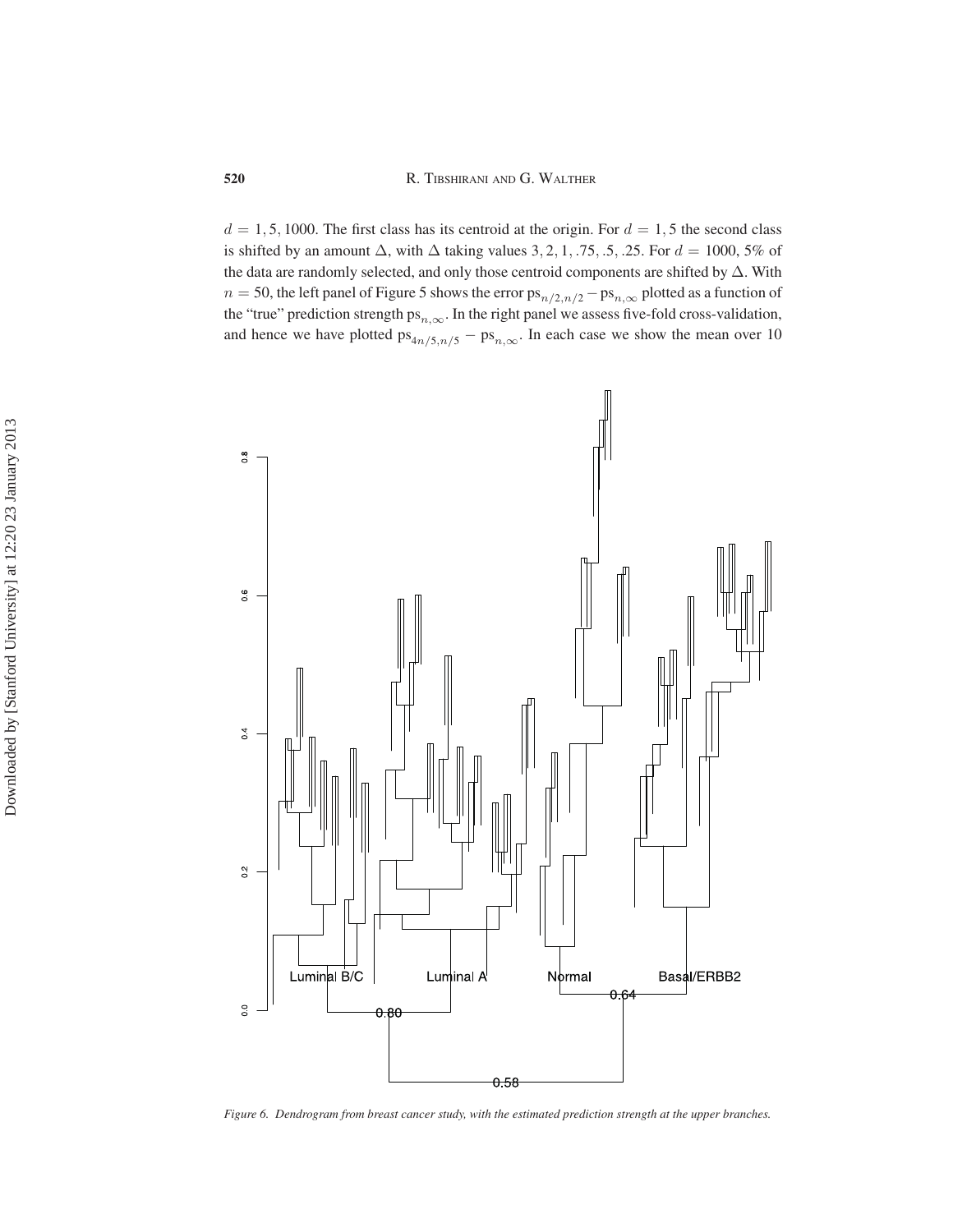simulations, with one standard-error bands. There appears to be no advantage in using five-fold over two-fold cross-validation, and hence we used the latter in this article.

#### **5. APPLICATIONS TO HIERARCHICAL CLUSTERING**

One of the main motivations for this work is the widespread use of hierarchical clustering for DNA microarrays. Clustering of gene expression profiles is often used to try to discover subclasses of disease. Validation of these clusters is important for accurate scientific interpretation of the results. Clustering DNA microarray data is considered a hard problem not only because of the large dimension of the data, but also because there may be no underlying "true" number of clusters; the expression levels of some genes may not vary consistently with other genes, and clusters may have varying widths.

Figure 6 shows a dendrogram from hierarchical clustering of the gene expression of 85 breast cancer patients. These data are taken from Perou et al. (1999). In these applications the hierarchical clustering is performed "bottom-up", starting with individual samples, and agglomerating them. The dendrogram in figure 6 is plotted upside down relative to the usual plot, so the individual samples are actually at the top. The study of Perou et al. (1999) discovered at least four interesting classes of breast cancer, labeled in the dendrogram. [This example is for illustration purposes. Our dendrogram is not the same as that of Perou et al. (1999). They used a nonstandard form of average linkage clustering applied to a selected list of 450 genes. We did not have easy access their algorithm, so instead used the standard clustering procedure in S-Plus. We also used a smaller subset of genes, so that our dendrogram looked roughly like theirs.] Hierarchical clustering is preferred to K-means in this context, because it shows the whole spectrum of different  $K$  all in the same picture.

The question that arises is: how different are these four groups? To help answer this, we can apply the prediction strength idea, for example, to study the two main branches in Figure 6. One could apply hierarchical clustering to define the clustering operation  $C(X_{tr}, k)$ , cutting off the resulting dendrogram at a height that produces k clusters. We tried this, and it produced prediction strengths  $(1.00, .53, .42, .34)$  for  $k = 1, 2, \ldots 4$ . Thus we would conclude that none of the clusters is significant. However, this may not be the best strategy, as hierarchical clustering is performed bottom-up, and the resulting groups might look nothing like the original ones. As an alternative, we tried the following strategy: use hierarchical clustering to find potential clusters as in Figure 6, but then use the  $k$ -means clustering as  $C(X_{tr}, k)$  in the calculation of prediction strength. k-means clustering is a top-down method, and is better suited to finding large groups.

Using this idea, we can estimate the prediction strength of any two-class division in the dendrogram. In Figure 6, we have labeled the splits at the first two levels with the estimated prediction strength. For example, the (Luminal B/C and A) versus (Normal and Basal/ERBB2) has a prediction strength of only .59. We can look deeper by computing the prediction strength of all pairs of the four groups by using only the corresponding data. The results are given in Table 1. We see that the luminal B/C group is well separated, especially from the Normal group. Most other pairs are not that well separated.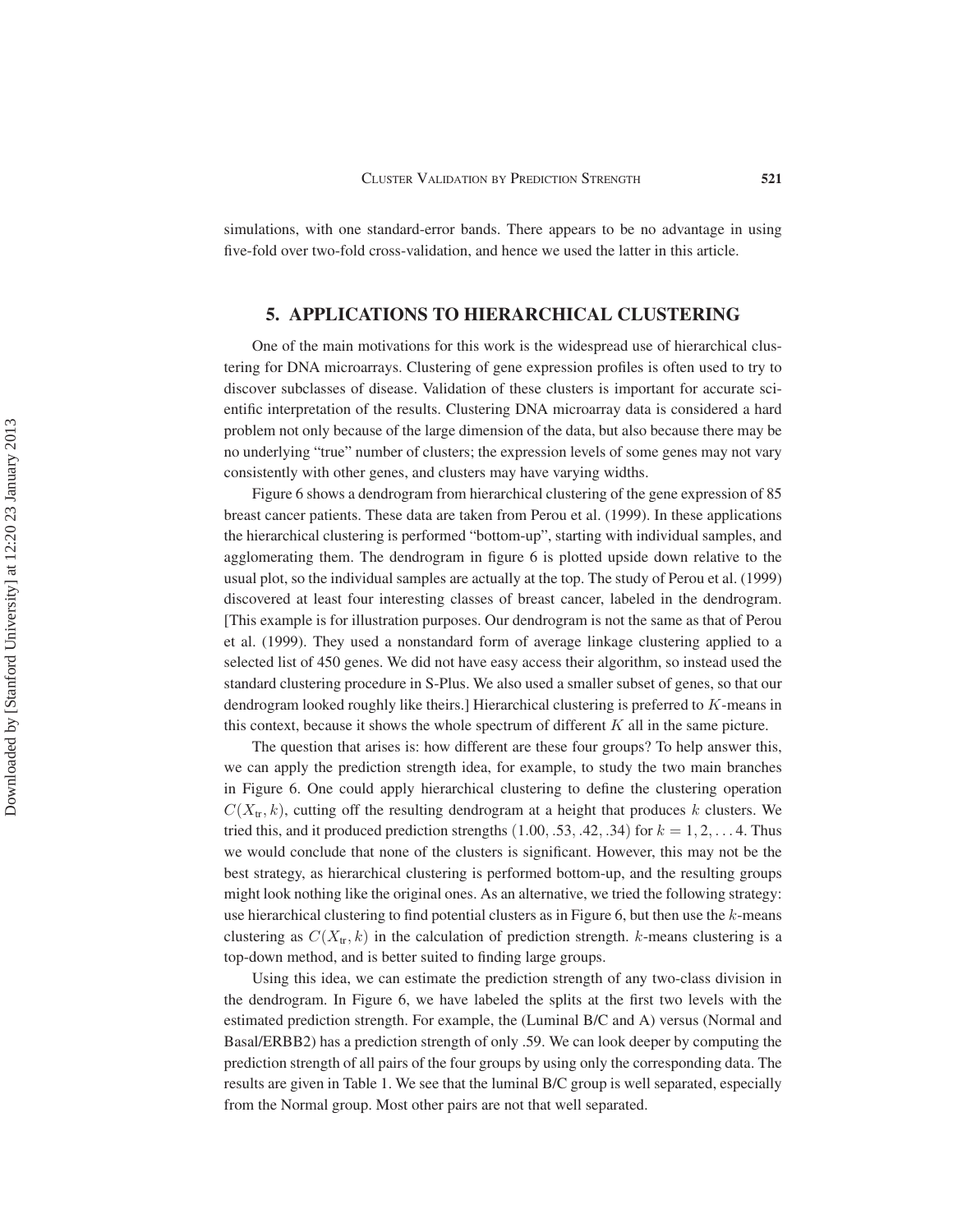|         |     |     | Lum B/C Lum A Normal Basal |     | Average |
|---------|-----|-----|----------------------------|-----|---------|
| Lum B/C |     | .80 | .92                        | .71 | .81     |
| Lum A   | .80 |     | .59                        | .77 | .72     |
| Normal  | .92 | .59 |                            | .62 | .71     |
| Basal   | -71 | 77  | .64                        |     | .71     |

Table 1. Prediction Strength for All Pairs of the Four Groups From Figure 6. The last column contains the averages for each row.

# **6. A SIMULATION STUDY**

In this section we replicate the simulation study done by Tibshirani, Walther, and Hastie (2001), comparing a number of different methods for estimating the number of clusters. We now include the prediction strength method in the comparison. We also add three difficult cluster scenarios to show the limits of the prediction strength methodology as well as its performance in high-dimensional settings, such as microarray analyses.

We thus generated datasets in eight different scenarios:

1. *Null (single cluster) data in 10 dimensions:* 200 data points uniformly distributed over the unit square in 10 dimensions.

2. *Three clusters in two dimensions*: the clusters are standard normal variables with  $(25, 25, 50)$  observations, centered at  $(0,0)$ ,  $(0,5)$ , and  $(5, -3)$ .

3. *Four clusters in three dimensions*: each cluster was randomly chosen to have 25 or 50 standard normal observations, with centers randomly chosen as  $N(0, 5 \cdot I)$ . Any simulation with clusters having minimum distance less than 1.0 units between them was discarded.

4. *Four clusters in 10 dimensions*: each cluster was randomly chosen to have 25 or 50 standard normal observations, with centers randomly chosen as  $N(0, 1.9 \cdot I)$ . Any simulation with clusters having minimum distance less than 1.0 units between them was discarded. In this and the previous scenario, the settings are such that about one-half of the random realizations were discarded.

5. *Four clusters in two dimensions that are not well separated.* each cluster has 25 standard normal observations, centered at  $(0, 0)$ ,  $(0, 2.5)$ ,  $(2.5, 0)$  and  $(2.5, 2.5)$ .

6. *Two elongated clusters in three dimensions.* Each cluster is generated as follows: set  $x_1 = x_2 = x_3 = t$  with t taking on 100 equally spaced values from −.5 to .5 and then Gaussian noise with standard deviation .1 is added to each feature. Cluster 2 is generated in the same way, except that the value 10 is then added to each feature. The result is two elongated clusters, stretching out along the main diagonal of a three-dimensional cube.

7. *Two close and elongated clusters in three dimensions.* As in the previous scenario, with cluster 2 being generated in the same way as cluster 1, except that the value 1 is then added to the first feature only.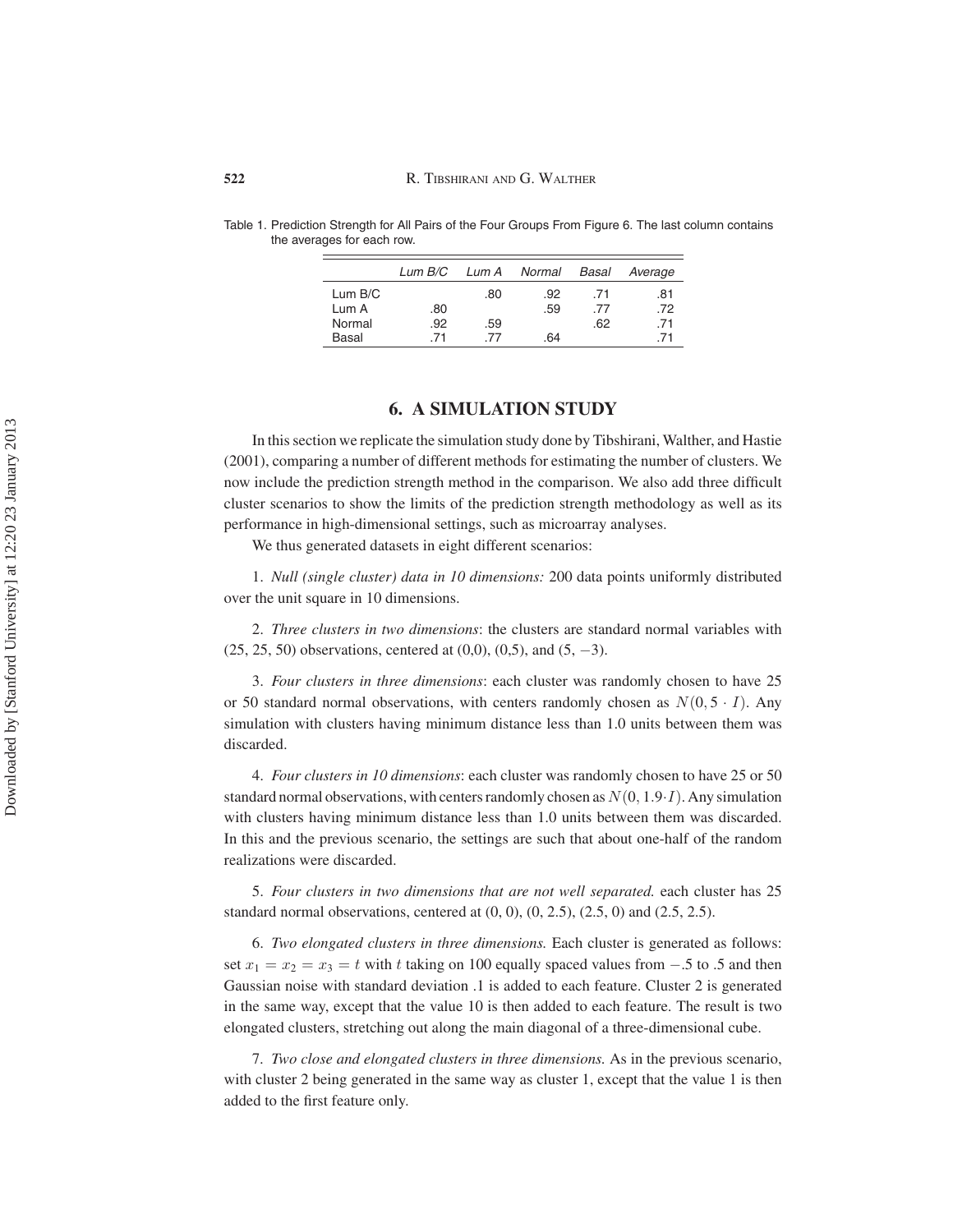8. *Three clusters in a microarray-like setting.* Each of the three clusters has 33 standard normal observations in 1,000 dimensions, with each of the first 100 coordinates shifted by −2, 0, and 2, respectively.

Fifty realizations were generated from each setting.

In Tibshirani, Walther, and Hastie (2001) a number of different methods for assessing the number of clusters were compared, and the Gap test performed best. Here we enter the prediction strength estimate into the comparison: we select the number of clusters to be the largest k such that the  $ps(k) + se(k) \geq .80$ , where  $se(k)$  is the standard error of the prediction strength over the five cross-validation folds. (Threshold values in the range .8 to .9 gave identical results.) We compare two applications of the prediction strength, one to k-kmeans ("Pred str") and one to hierarchical clustering ("Pred str/hc"), to the Gap test with uniform reference distribution ("Gap/unif") and principal component parameterization ("Gap/pc"), and to the methods due to Calinski and Harabasz (1974) and Krzanowski and Lai (1985). The first method uses

$$
CH(k) = \frac{B(k)/(k-1)}{W(k)/(n-k)},
$$
\n(6.1)

where  $B(k)$  and  $W(k)$  are the between and within cluster sums of squares, with k clusters.  $CH(k)$  is maximized over the number of clusters k. CH(1) is not defined; even if it were modified by replacing  $k-1$  with k, its value at 1 would be zero. Because CH $(k) > 0$  for  $k > 1$ , the maximum would never occur at  $k = 1$ . Krzanowski and Lai (1985) defined

$$
\text{DIFF}(k) = (k-1)^{2/p} W_{k-1} - k^{2/p} W_k,\tag{6.2}
$$

and chose  $k$  to maximize the quantity

$$
KL(k) = \left| \frac{DIFF(k)}{DIFF(k+1)} \right|.
$$
\n(6.3)

The results of the simulation study are given in Table 2. The Gap/pc method was not evaluated on the microarray example, as it is not clear how to apply it with the number of variables larger than the sample size.

#### **6.1 DISCUSSION OF THE SIMULATION RESULTS**

The prediction strength estimate does well compared to the other methods in all scenarios except for the elongated clusters in scenario 6, where the KL and Gap/pc methods are the best performers. In that scenario, the clusters are long and narrow, and use of the principal component parameterization dramatically improves the Gap test (see Tibshirani, Walther, and Hastie 2001). The not-well-separated clusters in scenarios 5 and 7 proved too challenging for all methods; the CH criterion has the largest number of correct results in scenario 5, but this corresponds to a success rate of only 26%, with a large number of simulations resulting in a considerable overestimate.

Overall, the simulation study shows that the prediction strength estimate compares well to the other methods except for strongly elongated clusters. Also, in that scenario the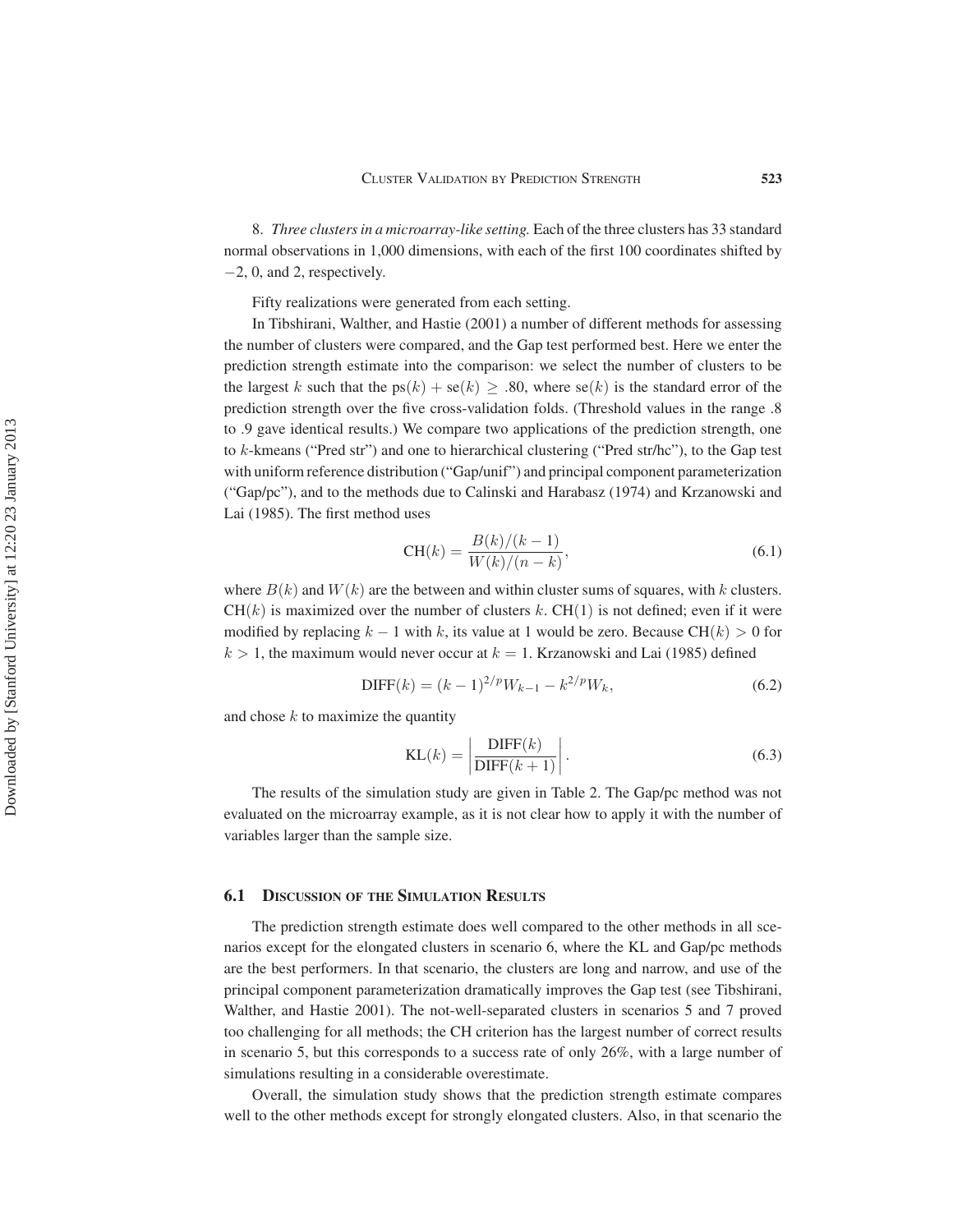|                                               | Estimate of number of clusters $\hat{k}$ |                |       |          |                |                |             |                |                |              |
|-----------------------------------------------|------------------------------------------|----------------|-------|----------|----------------|----------------|-------------|----------------|----------------|--------------|
| Method                                        | $\mathcal I$                             | 2              | 3     | 4        | 5              | 6              | 7           | 8              | 9              | 10           |
| Null model in 10 dimensions                   |                                          |                |       |          |                |                |             |                |                |              |
| Gap/unif                                      | 49*                                      | 1              | 0     | $\Omega$ | 0              | $\Omega$       | $\Omega$    | 0              | 0              | $\Omega$     |
| Gap/pc                                        | 50*                                      | $\Omega$       | 0     | $\Omega$ | 0              | $\Omega$       | 0           | 0              | 0              | 0            |
| <b>CH</b>                                     | $0^*$                                    | 50             | 0     | 0        | 0              | $\Omega$       | 0           | $\overline{0}$ | $\overline{0}$ | 0            |
| KL                                            | 0*                                       | 29             | 5     | 3        | 3              | $\overline{2}$ | 2           | 0              | 0              | 0            |
| Pred str                                      | $50*$                                    | $\mathbf 0$    | 0     | 0        | 0              | $\Omega$       | $\mathbf 0$ | 0              | 0              | 0            |
| Pred str/hc                                   | $50*$                                    | 0              | 0     | $\Omega$ | 0              | $\Omega$       | 0           | 0              | 0              | 0            |
|                                               | Three-cluster model                      |                |       |          |                |                |             |                |                |              |
| Gap/unif                                      | 1                                        | 0              | 49*   | 0        | 0              | 0              | 0           | 0              | 0              | 0            |
| Gap/pc                                        | $\overline{c}$                           | 0              | 48*   | 0        | 0              | $\Omega$       | 0           | 0              | 0              | 0            |
| <b>CH</b>                                     | $\overline{0}$                           | 0              | $50*$ | 0        | 0              | $\Omega$       | 0           | 0              | 0              | 0            |
| KL                                            | 0                                        | 0              | 39*   | 0        | 5              | 1              | 1           | 2              | 0              | 0            |
| Pred str                                      | $\Omega$                                 | 0              | 49*   | 1        | 0              | $\Omega$       | 0           | $\overline{0}$ | 0              | 0            |
| Pred str/hc                                   | $\overline{0}$                           | $\Omega$       | 46*   | 4        | $\overline{0}$ | $\Omega$       | $\Omega$    | $\overline{0}$ | $\Omega$       | $\mathbf{0}$ |
| Random four-cluster model in three dimensions |                                          |                |       |          |                |                |             |                |                |              |
|                                               |                                          |                |       |          |                |                |             |                |                |              |
| Gap/unif                                      | 0                                        | 1              | 2     | 47*      | 0              | 0              | 0           | 0              | 0              | 0            |
| Gap/pc                                        | 2                                        | $\overline{2}$ | 4     | 42*      | 0              | 0              | $\Omega$    | 0              | 0              | 0            |
| <b>CH</b>                                     | $\Omega$                                 | 0              | 0     | 42*      | 8              | $\Omega$       | 0           | 0              | $\Omega$       | 0            |
| KL                                            | 0                                        | 0              | 0     | $35*$    | 5              | 3              | 3           | 3              | 0              | 0            |
| Pred str                                      | $\Omega$                                 | 0              | 0     | $50*$    | $\mathbf{0}$   | $\Omega$       | 0           | 0              | 0              | 0            |
| Pred str/hc                                   | 0                                        | 0              | 0     | $34*$    | 16             | 0              | 0           | $\overline{0}$ | 0              | 0            |
| Random four-cluster model in 10 dimensions    |                                          |                |       |          |                |                |             |                |                |              |
| Gap/unif                                      | 0                                        | 0              | 0     | $50*$    | 0              | $\Omega$       | 0           | 0              | 0              | 0            |
| Gap/pc                                        | 0                                        | 0              | 4     | 46*      | 0              | $\Omega$       | 0           | 0              | 0              | 0            |
| CН                                            | 0                                        | 1              | 4     | 44*      | 1              | $\Omega$       | 0           | 0              | 0              | 0            |
| KL                                            | 0                                        | 0              | 0     | 45*      | 3              | 1              | 1           | 0              | 0              | 0            |
| Pred str                                      | 0                                        | 0              | 0     | 49*      | 1              | $\Omega$       | 0           | 0              | 0              | 0            |
| Pred str/hc                                   | $\overline{0}$                           | 0              | 0     | $31*$    | 13             | 4              | 0           | $\overline{0}$ | 0              | $\mathbf 0$  |

Table 2. Results of Simulation Study. Numbers are counts out of 50 trials. Counts for estimates larger than 10 are not displayed. "\*" indicates column corresponding to correct number of clusters.

prediction strength performs better when applied to hierarchical clustering rather than  $k$ means. This can be explained by the fact that  $k$ -means is implicitly biased towards spherical clusters, so when the prediction strength is applied to  $k$ -means, it selects the best model for the data from among models consisting of unions of spheres. As one referee pointed out, an elongated structure is perhaps best modeled as a union of spheres, so this approach is not inappropriate. Thus, although the choice of the clustering algorithm clearly needs to take into account the structure of the clusters, the prediction strength has proven effective in selecting an appropriate model from those under consideration.

### **7. ASYMPTOTIC PROPERTIES OF PREDICTION STRENGTH**

This section gives a theoretical justification for prediction strength, in the context of the k-means clustering algorithm. We consider  $k_0$  populations that are given by uniform distributions on  $k_0$  unit balls in d-space ( $d > 1$ ), whose centers have pairwise distances of at least four. Considering such well-separated simple clusters allows us to clearly present the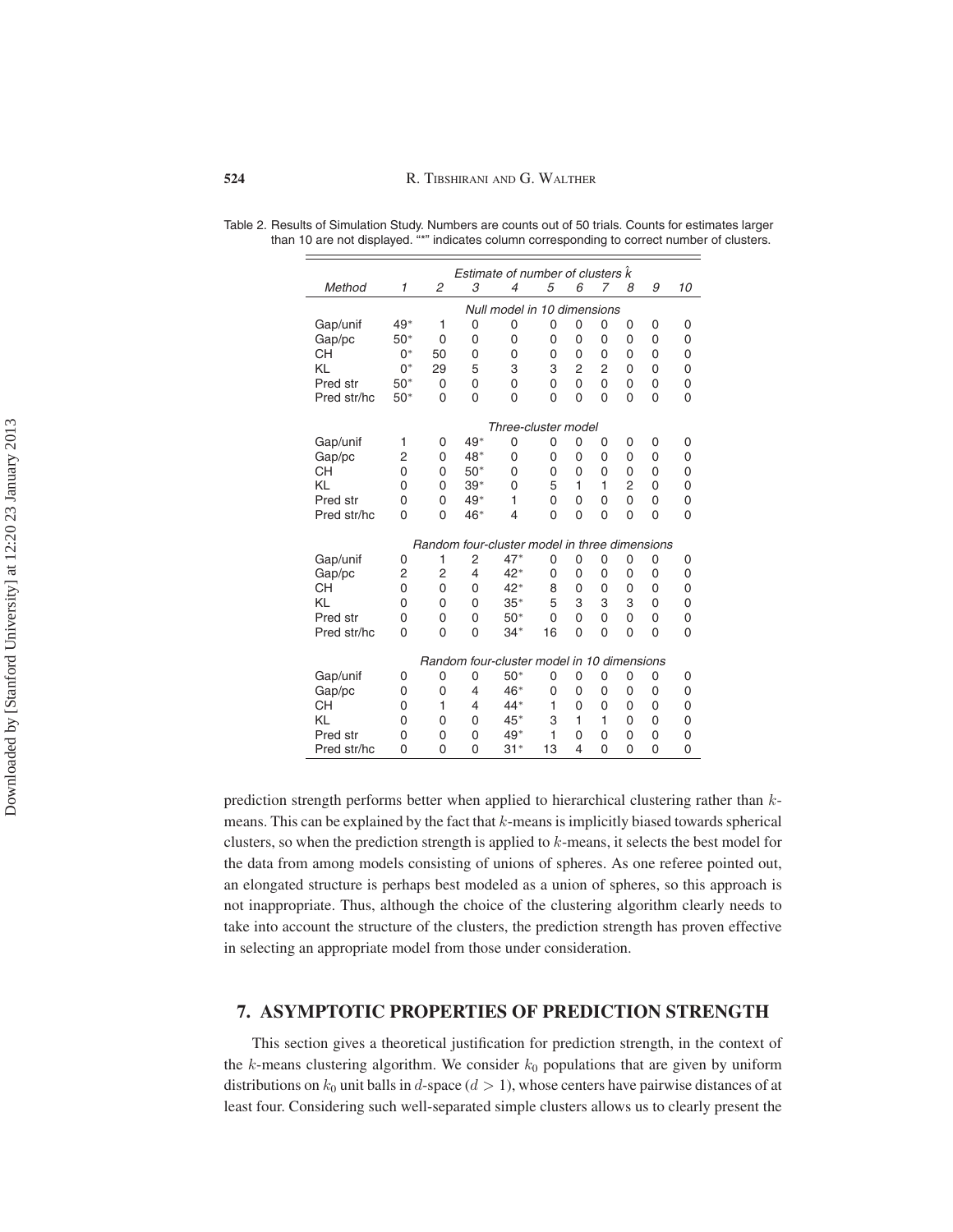|                                                    | Estimate of number of clusters k                                        |                |       |                                  |                |             |   |    |    |    |  |
|----------------------------------------------------|-------------------------------------------------------------------------|----------------|-------|----------------------------------|----------------|-------------|---|----|----|----|--|
| Method                                             | 1                                                                       | $\overline{c}$ | 3     | $\overline{\mathcal{A}}$         | 5              | 6           | 7 | 8  | 9  | 10 |  |
| Four not well-separated clusters in two dimensions |                                                                         |                |       |                                  |                |             |   |    |    |    |  |
| Gap/unif                                           | 50                                                                      | $\Omega$       | 0     | $0^*$                            | $\Omega$       | $\Omega$    | 0 | 0  | 0  | 0  |  |
| Gap/pc                                             | 49                                                                      | 1              | 0     | $0^*$                            | $\Omega$       | $\Omega$    | 0 | 0  | 0  | 0  |  |
| <b>CH</b>                                          | $\Omega$                                                                | 0              | 1     | $13*$                            | $\overline{7}$ | 4           | 4 | 2  | 8  | 11 |  |
| KL                                                 | $\Omega$                                                                | 13             | 4     | $7^*$                            | $\overline{4}$ | 2           | 9 | 5  | 0  | 0  |  |
| Pred str                                           | 35                                                                      | 12             | 2     | $1*$                             | $\Omega$       | $\mathbf 0$ | 0 | 0  | 0  | 0  |  |
| Pred str/hc                                        | 48                                                                      | $\overline{2}$ | 0     | $0^*$                            | $\Omega$       | $\Omega$    | 0 | 0  | 0  | 0  |  |
|                                                    |                                                                         |                |       |                                  |                |             |   |    |    |    |  |
| Gap/unif                                           | Two elongated clusters<br>16<br>14<br>0*<br>17<br>2<br>0<br>1<br>0<br>0 |                |       |                                  |                |             |   |    |    | 0  |  |
| Gap/pc                                             | 0                                                                       | 50*            | 0     | 0                                | 0              | $\Omega$    | 0 | 0  | 0  | 0  |  |
| <b>CH</b>                                          | 0                                                                       | 0*             | 0     | 0                                | 0              | $\Omega$    | 0 | 7  | 16 | 27 |  |
| KL                                                 | 0                                                                       | 50*            | 0     | 0                                | 0              | $\Omega$    | 0 | 0  | 0  | 0  |  |
| Pred str                                           | 0                                                                       | $27*$          | 2     | 19                               | 0              | $\Omega$    | 0 | 0  | 0  | 0  |  |
| Pred str/hc                                        | 0                                                                       | 42*            | 8     | 0                                | 0              | 0           | 0 | 0  | 0  | 0  |  |
|                                                    |                                                                         |                |       |                                  |                |             |   |    |    |    |  |
|                                                    |                                                                         |                |       | Two close and elongated clusters |                |             |   |    |    |    |  |
| Gap/unif                                           | 5                                                                       | $0^*$          | 0     | 0                                | 7              | 32          | 6 | 0  | 0  | 0  |  |
| Gap/pc                                             | 50                                                                      | 0*             | 0     | 0                                | $\Omega$       | $\Omega$    | 0 | 0  | 0  | 0  |  |
| <b>CH</b>                                          | 0                                                                       | 0*             | 0     | 0                                | 0              | 27          | 8 | 14 | 1  | 0  |  |
| KL                                                 | 0                                                                       | 0*             | 0     | 19                               | 1              | 12          | 8 | 6  | 0  | 0  |  |
| Pred str                                           | 9                                                                       | $7*$           | 1     | 31                               | 0              | 2           | 0 | 0  | 0  | 0  |  |
| Pred str/hc                                        | 44                                                                      | $6*$           | 0     | 0                                | 0              | $\mathbf 0$ | 0 | 0  | 0  | 0  |  |
|                                                    | Three clusters in microarray setting                                    |                |       |                                  |                |             |   |    |    |    |  |
| Gap/unif                                           | 30                                                                      | 12             | $8*$  | 0                                | 0              | 0           | 0 | 0  | 0  | 0  |  |
| CH                                                 | 0                                                                       | 50             | $0^*$ | 0                                | 0              | $\Omega$    | 0 | 0  | 0  | 0  |  |
| KL                                                 | $\Omega$                                                                | 24             | $26*$ | 0                                | 0              | 0           | 0 | 0  | 0  | 0  |  |
| Pred str                                           | $\Omega$                                                                | 0              | 50*   | 0                                | 0              | $\Omega$    | 0 | 0  | 0  | 0  |  |
| Pred str/hc                                        | $\Omega$                                                                | $\overline{0}$ | 50*   | 0                                | $\overline{0}$ | $\Omega$    | 0 | 0  | 0  | 0  |  |

Table 2. Continued.

main arguments without obscuring them with lengthy technicalities. The following result shows that  $ps(k)$  exhibits indeed a sharp drop from 1 at  $k_0$ :

#### **Theorem 1.**

$$
ps(k_0) = 1 + o_p(1)
$$
  
\n
$$
\sup_{k_0+1 \le k \le M} ps(k) \le \frac{2}{3} + o_p(1).
$$

# Thus  $\hat{k}$  is consistent for estimating  $k_0$ .

The dependence of  $ps(k)$  on the sample size n is suppressed in the notation. Also, it is possible to extend the theorem to let  $M$  increase with  $n$ .

*Proof:* Denote the  $k_0$  population means by  $m_1, \ldots, m_{k_0}$ , and the  $k_0$  optimal k-means centroids for the training and test sets by  $\{\hat{m}_i^{\text{tr}}\}$  and  $\{\hat{m}_i^{\text{te}}\}$ , respectively. The theorem in Pollard (1982) with a simple modification (see the example following said theorem) implies that for an appropriate labeling of the centroids

$$
\sup_{1 \le i \le k_0} |\hat{m}_i^{\text{tr}} - m_i| = o_p(1), \quad \sup_{1 \le i \le k_0} |\hat{m}_i^{\text{te}} - m_i| = o_p(1). \tag{7.1}
$$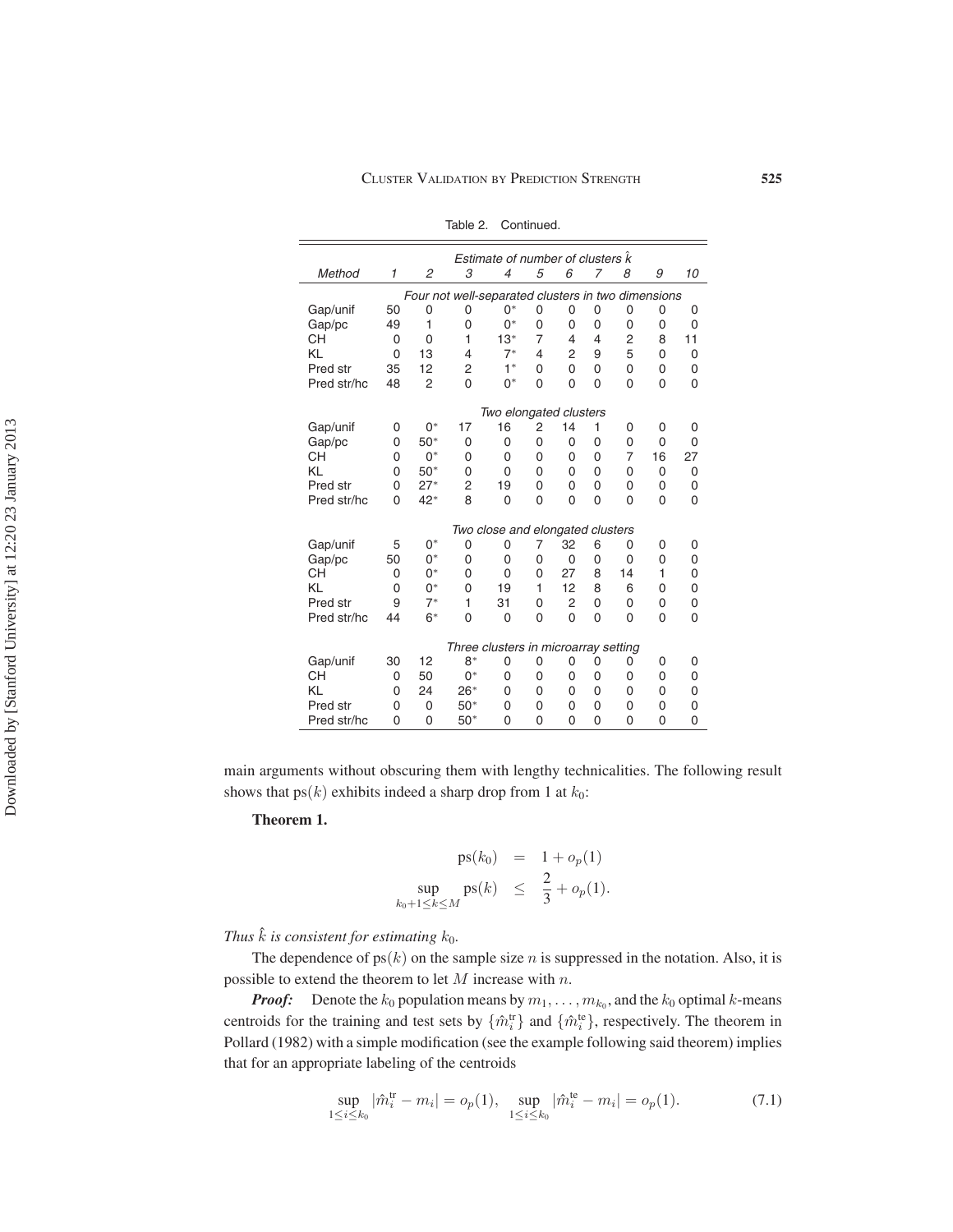But as soon as the above suprema are small enough (under the assumptions made for this theorem it is enough if the sup are smaller than 1), then all test data from the *i*th population  $(1 \le i \le k_0)$  are assigned to a common training centroid and to a common test centroid. But then  $ps(k_0) = 1$ . Together with (7.1) this shows  $ps(k_0) = 1 + o_p(1)$ .

Next let  $k > k_0$ . Considerations similar to those leading to (7.1) show that for n large enough, one of the  $k_0$  populations, say the first, will have two test data centroids. For simplicity we consider only the case where there are exactly two such centroids. Then the test data falling into the support  $B(m_1)$  of the first population are split into two clusters by the boundary of a halfspace  $H_{te}$ . Likewise, one population is split into two clusters by a halfspace  $H<sub>tr</sub>$  from the training data clustering. We consider now the important case where the splits of the training and test clustering occur in the same population. The other cases are dealt with similarly.

From the definition of  $ps(k)$ ,

$$
ps(k) \le c \n\text{v-ave } \frac{1}{n_{k1}(n_{k1} - 1)} \sum_{i \neq j \in A_{k1}} 1 \left( D[C(X_{tr}, k), X_{te}]_{ij} = 1 \right)
$$
\n
$$
= c \n\text{v-ave } \frac{(n/2)^2}{\sum_{1 \le i \neq j \le n/2} 1 \left( \text{both } \underline{X}_{te,i} \text{ and } \underline{X}_{te,j} \text{ fall into } B(m_1) \cap H_{te} \right)}
$$
\n
$$
\times \frac{\sum_{1 \le i \neq j \le n/2} 1 \left( \text{both } \underline{X}_{te,i} \text{ and } \underline{X}_{te,j} \text{ fall into } B(m_1) \cap H_{te} \cap H_{tr} \text{ or } (n/2)^2 \right)}{(n/2)^2}
$$
\n
$$
\text{or } B(m_1) \cap H_{te} \cap H_{tr}^c \text{ .}
$$
\n
$$
(7.2)
$$

The random halfspaces  $H_{te}$  and  $H_{tr}$  are independent; by a symmetry argument, their normal directions are distributed uniformly on the unit sphere, and the distance of the bounding hyperplane to  $m_1$  converges to zero. By the uniform strong law for  $U$ -statistics (see Nolan and Pollard 1997, theorem 7),  $\frac{1}{(n/2)^2} \sum_{1 \le i \ne j \le n/2} 1$  (both  $\underline{X}_{te,i}$  and  $\underline{X}_{te,j}$  fall into  $B(m_1) \cap H$ ) converges almost surely to  $P^2(\underline{X}_{te,1} \in B(m_1) \cap H)$  uniformly over all halfspaces  $H \subset \mathbf{R}^d$ . Hence (7.2) equals

$$
\frac{E P^2(\underline{X}_{te,1} \in B(m_1) \cap H_1 \cap H_2 | H_1, H_2)}{E P^2(\underline{X}_{te,1} \in B(m_1) \cap H_1 | H_1)} + \frac{E P^2(\underline{X}_{te,1} \in B(m_1) \cap H_1 \cap H_2^c | H_1, H_2)}{E P^2(\underline{X}_{te,1} \in B(m_1) \cap H_1 | H_1)} + o_p(1) \quad (7.3)
$$

as both *n* and the number of cross-validation splits becomes large. Here  $H_1$  and  $H_2$  are halfspaces whose bounding hyperplanes contain  $m_1$  and whose normal vectors are independently distributed on the unit sphere.

Clearly  $P(\underline{X}_{te,1} \in B(m_1) \cap H_1 | H_1) = (1/2k_0)$ . Further  $P(\underline{X}_{te,1} \in B(m_1) \cap H_1 \cap$  $H_2|H_1, H_2\rangle = (1 - \theta/\pi)/(2k_0)$ , where  $\theta \in (0, \pi)$  is the angle between the normals of  $H_1$ and  $H_2$ , and  $P(\underline{X}_{te,1} \in B(m_1) \cap H_1 \cap H_2^c | H_1, H_2) = (\theta/\pi)/(2k_0)$ . It follows from Watson (1983, formula (2.2.7)) that said angle  $\theta$  has density  $g(\theta) = (\Gamma(\frac{d}{2}))/(\Gamma(\frac{d-1}{2})\sqrt{\pi})(\sin \theta)^{d-2}$ .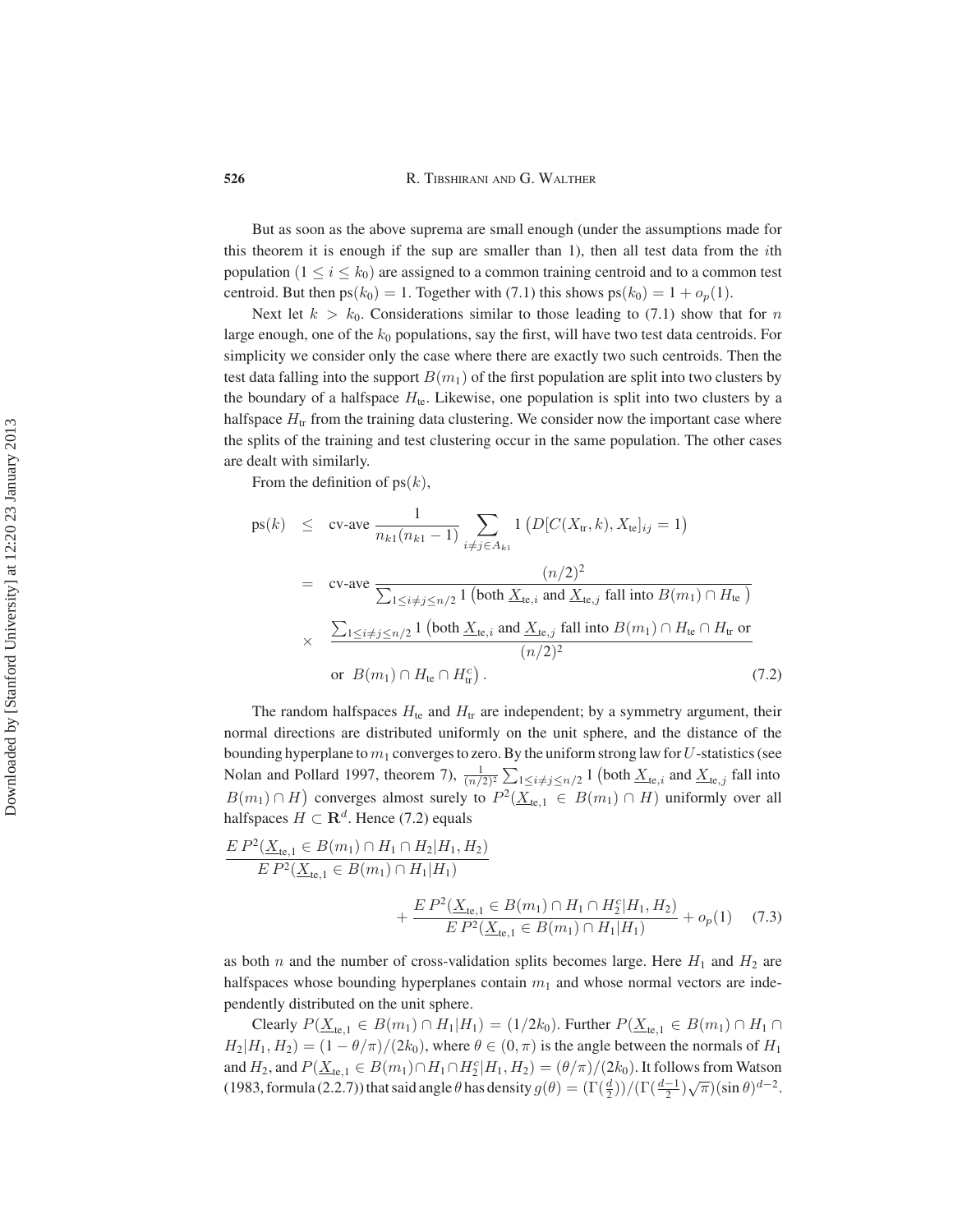Hence the numerator in (7.3) equals

$$
\frac{1}{4k_0^2} \int_0^{\pi} (1 - \theta/\pi)^2 g(\theta) d\theta + \frac{1}{4k_0^2} \int_0^{\pi} (\theta/\pi)^2 g(\theta) d\theta = \frac{1}{4k_0^2} \int_0^{\pi} p(\theta)g(\theta) d\theta, \tag{7.4}
$$

where  $p(\theta) := (1 - \theta/\pi)^2 + (\theta/\pi)^2$  is symmetric around  $\theta = \pi/2$  and strictly decreasing on  $(0, \pi/2)$ . Thus, there is a  $\bar{\theta} \in (0, \pi/2)$  such that  $\bar{p}(\theta) := p(\theta) - \frac{1}{\pi} \int_0^{\pi} p(\theta) d\theta$  is negative in  $(\bar{\theta}, \pi - \bar{\theta})$  and positive outside this interval.  $\bar{g}(\theta) := g(\theta) - g(\bar{\theta})$  is positive in  $(\bar{\theta}, \pi - \bar{\theta})$ and negative outside this interval, by symmetry. So  $\int_0^{\pi} \bar{p}(\theta) \bar{g}(\theta) d\theta \le 0$  and hence (7.4) equals

$$
\frac{1}{4k_0^2} \left( \int_0^{\pi} \bar{p}(\theta) \bar{g}(\theta) d\theta + g(\bar{\theta}) \int_0^{\pi} \bar{p}(\theta) d\theta + \frac{1}{\pi} \int_0^{\pi} p(\theta) d\theta \int_0^{\pi} g(\theta) d\theta \right) \n\leq \frac{1}{4k_0^2 \pi} \int_0^{\pi} p(\theta) d\theta \qquad \text{as } \int_0^{\pi} \bar{p}(\theta) d\theta = 0, \int_0^{\pi} g(\theta) d\theta = 1 \n= \frac{1}{2k_0^2 \pi} \int_0^{\pi} (\theta/\pi)^2 d\theta \n= \frac{1}{6k_0^2}.
$$

Thus, (7.3) is not larger than  $\frac{2}{3} + o_p(1)$ . It follows from the above arguments that this bound is uniform over  $k \in \{k_0 + 1, \ldots, M\}$ , where M can also be allowed to grow appropriately with  $n$ .

### **ACKNOWLEDGMENTS**

We would like to thank the referees for providing the Ben-Hur et al., Kerr/Churchill, and Yeung et al. references.

*[Received March 2002. Revised April 2004.]*

#### **REFERENCES**

- Ben-Hur, A., Elisseeff, A., and Guyon, I. (2002), "A Stability Based Method for Discovering Structure in Clustered Data," in *Proceedings of the Pacific Symposium on Biocomputing*, pp. 6–17.
- Calinski, R. B., and Harabasz, J. (1974), "A Dendrite Method for Cluster Analysis," *Communications in Statistics*, 3, 1–27.
- Fraley, C., and Raftery, A. (1998), "How Many Clusters? Which Clustering Method?—Answers via Model-Based Cluster Analysis," *Computer Journal*, 41, 578–588.

Gordon, A. (1999), *Classification* (2nd ed.), London: Chapman and Hall/CRC Press.

- Kerr, M., and Churchill, G. (2001), "Bootstrapping Cluster Analysis: Assessing the Reliability of Conclusions from Microarray Experiments," in *Proceedings of the National Academy of Sciences*, pp. 8961–8965.
- Krzanowski, W. J., and Lai, Y. T. (1985), "A Criterion for Determining the Number of Groups in a Data Set Using Sum of Squares Clustering," *Biometrics*, 44, 23–34.